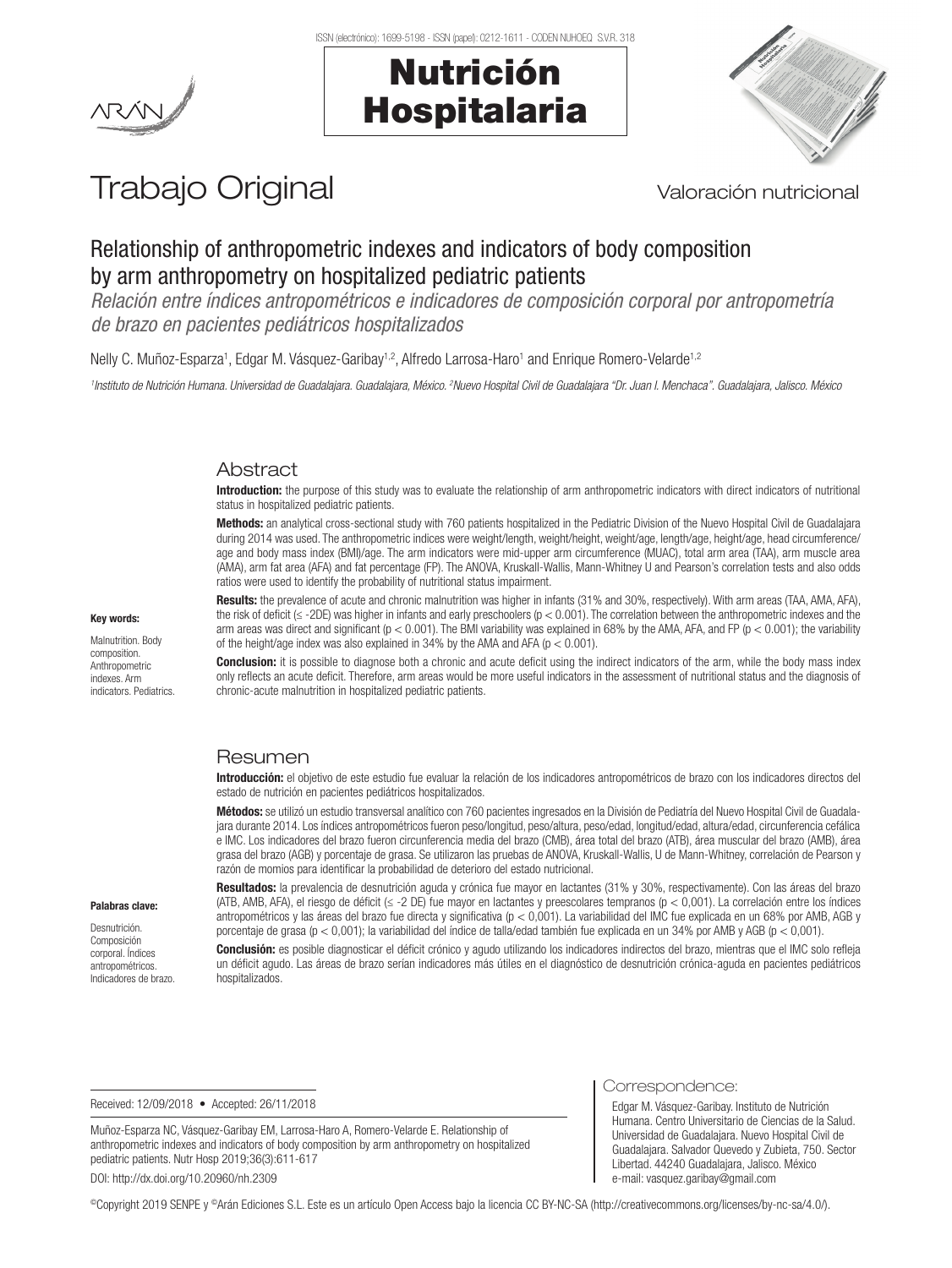#### **INTRODUCTION**

Protein energy malnutrition (PEM) continues to be a public health problem worldwide, mainly in children under five years of age (1,2). In hospitalized pediatric patients, the prevalence of malnutrition ranges between 6% and 50%; this wide range of discrepant reported frequencies seems a consequence of the degree of development of the country analyzed (1,3-6). Some authors have described that, according to its severity, PEM can increase the morbidity and mortality of the hospitalized child (7). Several researchers have emphasized the importance of carrying out an adequate nutritional assessment of any child entering the hospital to identify any pediatric patients who are admitted with some degree of malnutrition (4,7-9) and those who are at risk of developing malnutrition during hospitalization (6,10). Several studies have shown that if an adequate assessment of a child's nutritional status is not carried out, no timely dietary management results and, as a consequence, the risk of complications and the length of the hospital stay increases (4,11,12).

Although there is some controversy about the usefulness of anthropometric indicators in the diagnosis of malnutrition (13), in general, there is a consensus that anthropometric indicators are adequate and accurate to assess nutritional status. In addition, they are noninvasive, low-cost, accessible, simple and practical (14,15). Particularly, the arm anthropometric indicators at the mid-upper-arm circumference (MUAC) and skin folds have been widely used in the hospital setting because they inform about body composition through the estimation of the total arm area (TAA), arm muscle area (AMA) and arm fat area (AFA) (15-19). Therefore, the purpose of this study was to estimate the indirect arm anthropometric indicators as an anthropometric expression of body composition and to explore its relationship with direct anthropometric indicators in hospitalized pediatric patients.

#### MATERIAL AND METHODS

An analytical cross-sectional study was carried out with 750 patients hospitalized in the Pediatric Division of the Nuevo Hospital Civil de Guadalajara during 2014. All patients admitted in the previous day in weekdays to any of the services of the Pediatric Division were included. Those who remained less than 72 hours in the Emergency Room, who were hospitalized in a clinical ward, and whose parents or legally responsible person signed the informed consent were included. We did not include patients in whom the anthropometric measurements could not be made and those who were re-hospitalized in a period of less than three months. Patients with incomplete records and/or data were excluded. For each participant (or relatives), a questionnaire was applied to the family member or legally responsible person that included general identification and sociodemographic data.

#### ANTHROPOMETRIC MEASUREMENTS

Previous standardization of two observers was performed using the Habitch method (20); the measurements of weight, length, and cephalic circumference with the techniques previously described were made upon admission (3). With the measurements taken, the Z-scores of the weight/length, weight/height, weight/age, length/ age, height/age, head circumference/age, and BMI/age were estimated using the WHO Anthro version 3.2.2 and WHO Anthro Plus version 1.0.4 programs.

The World Health Organization (WHO) normal limits  $(\pm 2SD)$ were taken as a reference. The left mid-upper-arm circumference (MUAC) was obtained with a metallic metric tape (Rosscraft, USA). The triceps skinfold (TSF) was taken on the internal posterior surface of the previously marked middle part of the arm. The subscapular skin fold (SSF) was taken at the lower edge of the scapula. Both measurements were made with a Lange skinfold caliper (Michigan, USA). With MUAC and TSF arm areas were estimated with the Frisancho equations (21): total arm area (TAA): TAA  $\rm (cm^2) = MUAC$  (cm<sup>2</sup>)/(4 x π); arm muscle area (AMA): AMA (cm<sup>2</sup>) = [MUAC - (TSF (mm) x  $\pi$ ]<sup>2</sup>/ (4 x  $\pi$ ); arm fat area (AFA): AFA = TAA – AMA. Z-scores of these areas were estimated with the Sann reference values (22) for infants under 12 months and with the Frisancho reference (21) for children from one to 18 years. With the sum of the TSF and SSF, the percentage of body fat was calculated using the Slaughter equation (23) in a differentiated way by gender. For purpose of anthropometrical and statistical analyses, the total population was stratified into age groups according to the WHO: infants, toddlers, preschoolers, schoolchildren and adolescents (24).

#### STATISTICAL ANALYSIS

One-way ANOVA with post-hoc tests (Bonferroni, Dunne's T3) were used. The odds ratio was estimated to identify the probability of alteration of the nutritional status. Correlation matrices were made between the anthropometric indexes, arm areas and percentage of body fat. Finally, multiple regression models were designed with the anthropometric indices as dependent variables and the arm areas and fat percentage as independent variables. The outlier values that were considered due to measurement error or capture were excluded from the analysis. The software SPSS version 20 was used.

#### ETHICAL CONSIDERATIONS

The protocol of investigation was evaluated and approved by the Bioethics and Research Committees of the Nuevo Hospital Civil de Guadalajara with the registration number in the Secretary of Health Jalisco: 1342/14.

#### RESULTS

Of the 760 children included, 27% were infants (one to eleven months), 9% toddlers (12 to 23 months), 25% preschoolers (24 to 71 months), 21% schoolchildren (72 to 143 months) and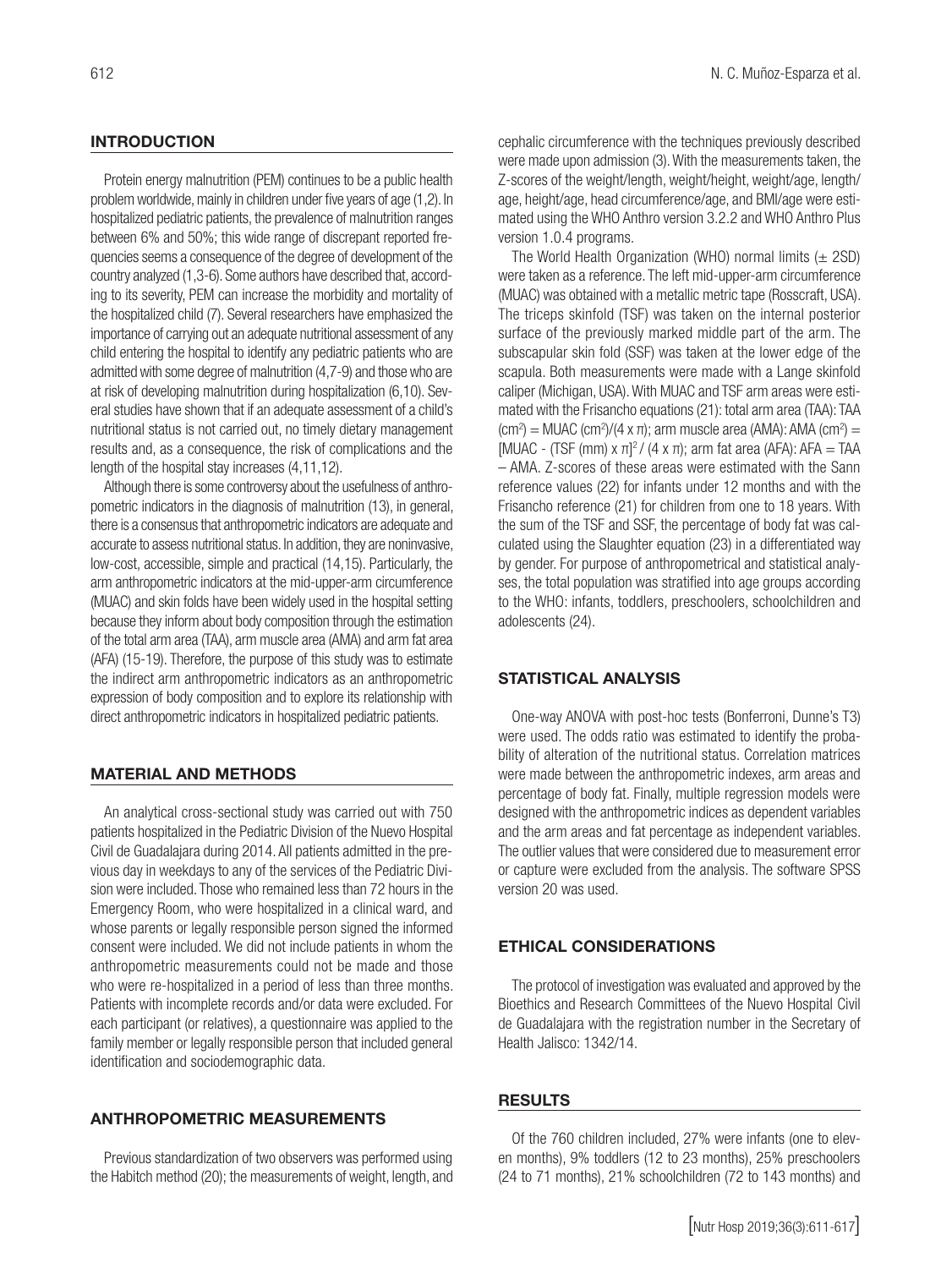18% adolescents (144 to 216 months). The age average in months was  $4.6 \pm 3$  in infants,  $17.6 \pm 3$  in toddlers,  $45 \pm 14$  in preschoolers,  $104 \pm 21$  in schoolchildren and  $172 \pm 16$  in adolescents.

Table I shows the raw data and Z-scores of the anthropometric indicators; significant differences were observed in the anthropometric indexes (Z) between age groups. Infants had a greater deficit compared to toddlers, preschoolers, schoolchildren and adolescents in almost all anthropometric indexes.

When analyzing the arm anthropometry, it was observed that the infants had a greater deficit in TAA (Z), AMA (Z) and AFA (Z) in comparison with the other age groups, and there was also a greater deficit in preschoolers *versus* schoolchildren and adolescents in TAA (Z) and AFA (Z) (Table II).

There was a higher prevalence of acute malnutrition (BMI  $<$  -2 SD) in infants (31%) and in adolescents (13%); likewise, a higher prevalence of chronic malnutrition (height/age < -2 SD) was observed in infants (30%) and in toddlers (18%). It should be noted that the presence of overweight/obesity increased gradually with age, until it was noticeable in schoolchildren (11%) and adolescents (8%). With respect to arm areas (TAA, AMA, AFA), a higher deficit ( $\leq$  -2 SD) was observed in infants and toddlers. It should also be noted that there are differences between the indicators evaluated; for example, between the TAA and AMA against BMI, there were around 10% points of difference, with the TAA and AMA being more sensitive in the identification of acute malnutrition, especially in infants, toddlers and preschoolers (Table III). There was an increased risk of deficit in TAA in infants, toddlers and preschoolers. In relation to the AMA and AFA, the risk of deficit was significantly higher in infants, and the same happened with the BMI. The risk of deficit of height/age index was higher in infants, toddlers and late preschoolers (Table IV).

Table V shows the proportional direct correlations between the anthropometric indexes and the arm areas, which are directly proportional.

**Table I.** Raw data and Z-scores according to the age groups  $(n = 750)$ . Comparison of values between groups

Indicator **Infants Toddlers Preschoolers Schoolchildren** Adolescents

|                                                                                                                                                                                                                                                                                                                                                     | n    | 198     | 70      | 189     | 160     | 133     |  |  |
|-----------------------------------------------------------------------------------------------------------------------------------------------------------------------------------------------------------------------------------------------------------------------------------------------------------------------------------------------------|------|---------|---------|---------|---------|---------|--|--|
| Weight (kg)                                                                                                                                                                                                                                                                                                                                         | Mean | 5.78    | 10.10   | 15.13   | 28.99   | 50.42   |  |  |
|                                                                                                                                                                                                                                                                                                                                                     | SD   | 2.05    | 1.69    | 3.19    | 10.69   | 12.88   |  |  |
|                                                                                                                                                                                                                                                                                                                                                     | n    | 198     | 70      | 189     | 160     | 133     |  |  |
| Lenght/height (cm)                                                                                                                                                                                                                                                                                                                                  | Mean | 60.99   | 79.49   | 99.20   | 130.1   | 158.29  |  |  |
|                                                                                                                                                                                                                                                                                                                                                     | SD   | 7.37    | 5.30    | 9.14    | 11.76   | 9.19    |  |  |
|                                                                                                                                                                                                                                                                                                                                                     | n    | 198     | 70      | 189     | 160     | 133     |  |  |
| BMI (kg/m <sup>2</sup> )                                                                                                                                                                                                                                                                                                                            | Mean | 14.95   | 15.91   | 15.34   | 16.63   | 19.96   |  |  |
|                                                                                                                                                                                                                                                                                                                                                     | SD   | 2.38    | 1.62    | 1.48    | 3.54    | 4.28    |  |  |
|                                                                                                                                                                                                                                                                                                                                                     | n    | 192     | 68      | 52      |         |         |  |  |
| Cephalic C (cm)                                                                                                                                                                                                                                                                                                                                     | Mean | 39.8    | 46.25   | 48.21   |         |         |  |  |
|                                                                                                                                                                                                                                                                                                                                                     | SD   | 3.6     | 1.81    | 1.63    |         |         |  |  |
|                                                                                                                                                                                                                                                                                                                                                     | n    | 198     | 70      | 189     |         |         |  |  |
| Weight/age (Z)*                                                                                                                                                                                                                                                                                                                                     | Mean | $-1.68$ | $-0.53$ | $-0.43$ |         |         |  |  |
|                                                                                                                                                                                                                                                                                                                                                     | SD   | 1.77    | 1.35    | 1.11    |         |         |  |  |
|                                                                                                                                                                                                                                                                                                                                                     | n    | 197     | 70      | 146     |         |         |  |  |
| Weight/height (Z)*                                                                                                                                                                                                                                                                                                                                  | Mean | $-0.84$ | $-0.27$ | $-0.20$ |         |         |  |  |
|                                                                                                                                                                                                                                                                                                                                                     | SD   | 1.46    | 1.34    | 1.10    |         |         |  |  |
|                                                                                                                                                                                                                                                                                                                                                     | n    | 192     | 68      | 52      |         |         |  |  |
| Cephalic C $(Z)^*$                                                                                                                                                                                                                                                                                                                                  | Mean | $-1.36$ | $-0.38$ | $-0.15$ |         |         |  |  |
|                                                                                                                                                                                                                                                                                                                                                     | SD   | 1.60    | 1.21    | 1.22    |         |         |  |  |
|                                                                                                                                                                                                                                                                                                                                                     | n    | 198     | 70      | 189     | 160     | 133     |  |  |
| BMI/age (Z)*                                                                                                                                                                                                                                                                                                                                        | Mean | $-1.26$ | $-0.15$ | $-0.15$ | $-0.12$ | $-0.20$ |  |  |
|                                                                                                                                                                                                                                                                                                                                                     | SD   | 1.65    | 1.31    | 1.11    | 1.53    | 1.54    |  |  |
|                                                                                                                                                                                                                                                                                                                                                     | n    | 198     | 70      | 189     | 160     | 133     |  |  |
| Height/age (Z)*                                                                                                                                                                                                                                                                                                                                     | Mean | $-1.45$ | $-0.73$ | $-0.54$ | $-0.12$ | $-0.40$ |  |  |
|                                                                                                                                                                                                                                                                                                                                                     | DE   | 1.62    | 1.33    | 1.17    | 1.01    | 1.08    |  |  |
| BMI: body mass index; Cephalic C: cephalic circumference. *ANOVA differences between groups, $p < 0.001$ ; post-hoc tests; T3 by Dunnett and Bonferroni. Weight/<br>age; infants ys, toddlers $n < 0.001$ ; infants ys, preschoolers $n < 0.001$ . Height/age; infants ys, toddlers $n < 0.001$ ; infants ys, preschoolers $n < 0.001$ ; infants ys |      |         |         |         |         |         |  |  |

*age: infants* vs *toddlers p < 0.001; infants* vs *preschoolers p < 0.001. Height/age: infants* vs *toddlers p < 0.001; infants* vs *preschoolers p < 0.001; infants* vs *schoolchildren p < 0.001; infants* vs *adolescents p < 0.001; toddlers* vs *schoolchildren p = 0.001; preschoolers* vs *schoolchildren p = 0.001. Weight/height: infants*  vs *toddlers p = 0.001; infants* vs *preschoolers p = 0.001. BMI/age: infants* vs *toddlers p < 0.001; infants* vs *preschoolers p < 0.001; infants* vs *schoolchildren p < 0.001; infants* vs *adolescents p < 0.001. Cephalic circumference: infants* vs *toddlers p < 0.001; infants* vs *preschoolers p < 0.001.*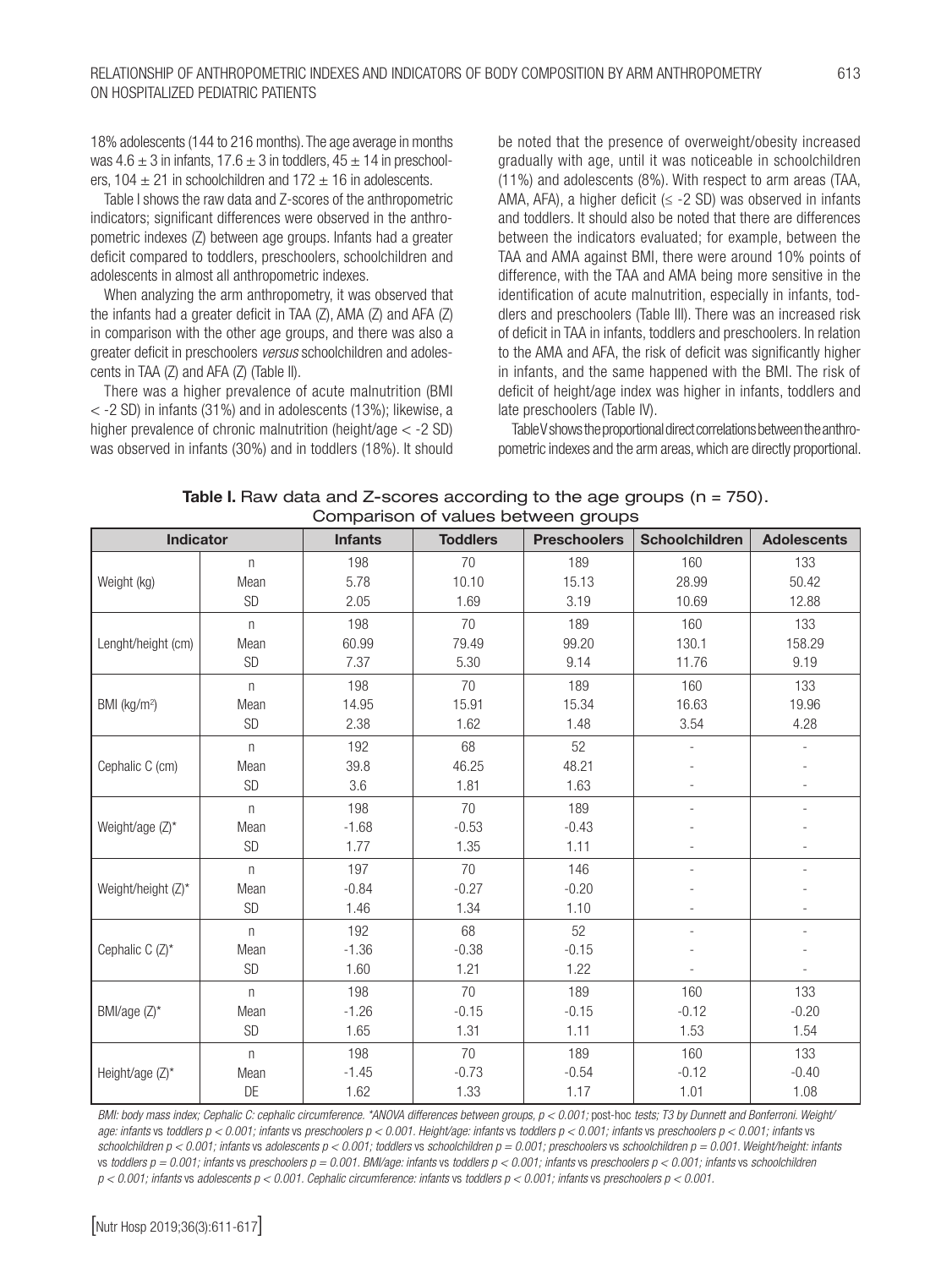| $\tilde{}$<br>.<br>$9.0490 = 000.07$ |           |                     |                    |                    |                                          |                   |                               |                   |                                  |                   |                            |
|--------------------------------------|-----------|---------------------|--------------------|--------------------|------------------------------------------|-------------------|-------------------------------|-------------------|----------------------------------|-------------------|----------------------------|
| Age group                            |           | <b>MUAC</b><br>(cm) | <b>TSF</b><br>(mm) | <b>SSF</b><br>(mm) | <b>TAA</b><br>$\textsf{(cm}^2\textsf{)}$ | <b>TAA</b><br>(Z) | <b>AMA</b><br>$\text{(cm}^2)$ | <b>AMA</b><br>(Z) | <b>AFA</b><br>(cm <sup>2</sup> ) | <b>AFA</b><br>(Z) | <b>Body fat</b><br>$(%)^*$ |
|                                      | n         | 198                 | 195                | 195                | 198                                      | 198               | 195                           | 195               | 195                              | 195               | 197                        |
| Infants                              | Mean      | 11.47               | 7.27               | 5.8                | 10.77                                    | $-1.69$           | 6.86                          | $-1.68$           | 3.90                             | $-0.79$           | 12.71                      |
|                                      | <b>SD</b> | 1.96                | 2.65               | 2.1                | 3.63                                     | 1.54              | 2.17                          | 1.24              | 1.83                             | 1.93              | 4.62                       |
|                                      | n         | 69                  | 69                 | 69                 | 69                                       | 69                | 69                            | 69                | 69                               | 69                | 69                         |
| <b>Toddlers</b>                      | Mean      | 13.62               | 7.26               | 5.6                | 14.92                                    | $-0.94$           | 10.32                         | $-1.05$           | 4.60                             | $-1.24$           | 12.60                      |
|                                      | SD        | 1.37                | 1.76               | 1.5                | 2.85                                     | 1.09              | 2.01                          | 0.88              | 1.30                             | 0.58              | 3.23                       |
|                                      | n         | 189                 | 189                | 187                | 189                                      | 189               | 189                           | 189               | 189                              | 189               | 185                        |
| Preschoolers                         | Mean      | 15.10               | 8.31               | 5.8                | 18.36                                    | $-0.41$           | 12.53                         | $-0.95$           | 5.84                             | $-0.74$           | 13.56                      |
|                                      | <b>SD</b> | 1.64                | 2.88               | 2.1                | 3.99                                     | 1.18              | 2.33                          | 0.79              | 2.41                             | 0.94              | 4.31                       |
|                                      | n         | 160                 | 160                | 160                | 160                                      | 160               | 160                           | 160               | 160                              | 160               | 159                        |
| Schoolchildren                       | Mean      | 19.00               | 12.55              | 8.7                | 29.81                                    | 0.15              | 18.35                         | $-0.86$           | 11.46                            | 0.05              | 18.65                      |
|                                      | <b>SD</b> | 3.73                | 6.61               | 2.1                | 12.11                                    | 1.10              | 5.10                          | 0.79              | 7.84                             | 1.06              | 8.69                       |
| Adolescents                          | n         | 133                 | 133                | 131                | 133                                      | 133               | 133                           | 133               | 133                              | 133               | 131                        |
|                                      | Mean      | 23.66               | 16.00              | 12.4               | 45.99                                    | 0.05              | 28.32                         | $-0.97$           | 17.66                            | 0.06              | 23.87                      |
|                                      | <b>SD</b> | 4.27                | 7.68               | 6.0                | 16.27                                    | 1.09              | 8.47                          | 1.01              | 10.49                            | 0.95              | 8.92                       |

Table II. Skinfolds and arm areas according to the age groups (n = 749). Comparison of arm areas between groups (Z-score)†

*MUAC: mid-upper-arm circumference; TSF: tricipital skin fold; SSF: subscapular skin fold; TAA: total arm area; AMA: arm muscle area; AFA: arm fat area. \*Percentage of fat (Slaugther, 1988). † ANOVA, differences between groups, p < 0.001;* post-hoc *tests; Dunnett's T3. TAA (Z): infants* vs *toddlers, preschoolers, schoolchildren and adolescents, p < 0.001; preschoolers* vs *schoolchildren and adolescents, p < 0.005. AMA (Z): infants* vs *toddlers, preschoolers, schoolchildren and adolescents, p < 0.001. AFA (Z): infants* vs *schoolchildren and adolescents, p < 0.001; toddlers* vs *preschoolers, schoolchildren and adolescents, p < 0.001; preschoolers* vs *schoolchildren and adolescents, p < 0.001.*

| $\omega$ ago group in $\epsilon$ soord (ii – $\omega$ ) |                    |            |            |            |                |            |  |  |  |
|---------------------------------------------------------|--------------------|------------|------------|------------|----------------|------------|--|--|--|
| Age group                                               |                    | <b>TAA</b> | <b>AMA</b> | <b>AFA</b> | <b>BMI/age</b> | Height/age |  |  |  |
|                                                         |                    | $n$ (%)    | n (%)      | n (%)      | $n$ (%)        | n (%)      |  |  |  |
|                                                         | $\mathsf{n}$       | 202        | 199        | 199        | 202            | 202        |  |  |  |
| Infants                                                 | $<$ -3 a $\leq$ -2 | 95 (47)    | 86 (43.2)  | 62 (31.2)  | 63 (31.2)      | 60 (29.7)  |  |  |  |
|                                                         | $> -2 a \le 2$     | 102 (50.5) | 111 (55.8) | 122 (61.3) | 138 (68.3)     | 141 (69.8) |  |  |  |
|                                                         | > 2                | 5(2.5)     | 2(1)       | 15(7.5)    | 1(0.5)         | 1(0.5)     |  |  |  |
|                                                         | $\mathsf{n}$       | 70         | 70         | 70         | 71             | 71         |  |  |  |
|                                                         | $< -3a \le -2$     | 13 (18.6)  | 7(10)      | 6(8.6)     | 7(9.9)         | 13 (18.3)  |  |  |  |
| <b>Toddlers</b>                                         | $> -2 a \le 2$     | 57 (81.4)  | 63 (90)    | 64 (91.4)  | 62 (87.3)      | 58 (81.7)  |  |  |  |
|                                                         | >2                 |            |            |            | 2(2.8)         |            |  |  |  |
|                                                         | $\mathsf{n}$       | 191        | 191        | 191        | 191            | 191        |  |  |  |
| Preschoolers                                            | $< -3a \le -2$     | 19(9.9)    | 13(6.8)    | 9(4.7)     | 9(4.7)         | 20(10.5)   |  |  |  |
|                                                         | $> -2 a \le 2$     | 166 (86.9) | 177 (92.7) | 178 (93.2) | 176 (92.2)     | 169 (88.5) |  |  |  |
|                                                         | >2                 | 6(3.1)     | 1(0.5)     | 4(2.1)     | 6(3.1)         | 2(1)       |  |  |  |
|                                                         | $\mathsf{n}$       | 161        | 161        | 161        | 161            | 161        |  |  |  |
|                                                         | $< -3a \le -2$     | 2(1.2)     | 9(5.6)     |            | 15(9.3)        | 7(4.3)     |  |  |  |
| Schoolchildren                                          | $> -2 a \le 2$     | 147 (91.3) | 151 (93.8) | 154 (95.7) | 129 (80.1)     | 150 (93.2) |  |  |  |
|                                                         | > 2                | 12(7.5)    | 1(0.6)     | 7(4.3)     | 17(10.6)       | 4(2.5)     |  |  |  |
|                                                         | $\mathsf{n}$       | 135        | 135        | 135        | 135            | 135        |  |  |  |
| Adolescents                                             | $< -3a \le -2$     | 2(1.5)     | 13(9.6)    |            | 17(12.6)       | 9(6.7)     |  |  |  |
|                                                         | $> -2 a \le 2$     | 124 (91.9) | 117 (86.7) | 130 (96.3) | 107 (79.3)     | 124 (91.9) |  |  |  |
|                                                         | > 2                | 9(6.7)     | 5(3.7)     | 5(3.7)     | 11(8.1)        | 2(1.5)     |  |  |  |

#### Table III. Distribution of the frequency (%) of the anthropometric indexes and arm areas by age group in  $7$ -score (n =  $760$ )

*TAA: total arm area; AMA: arm muscle area; AFA: arm fat area; BMI: body mass index.*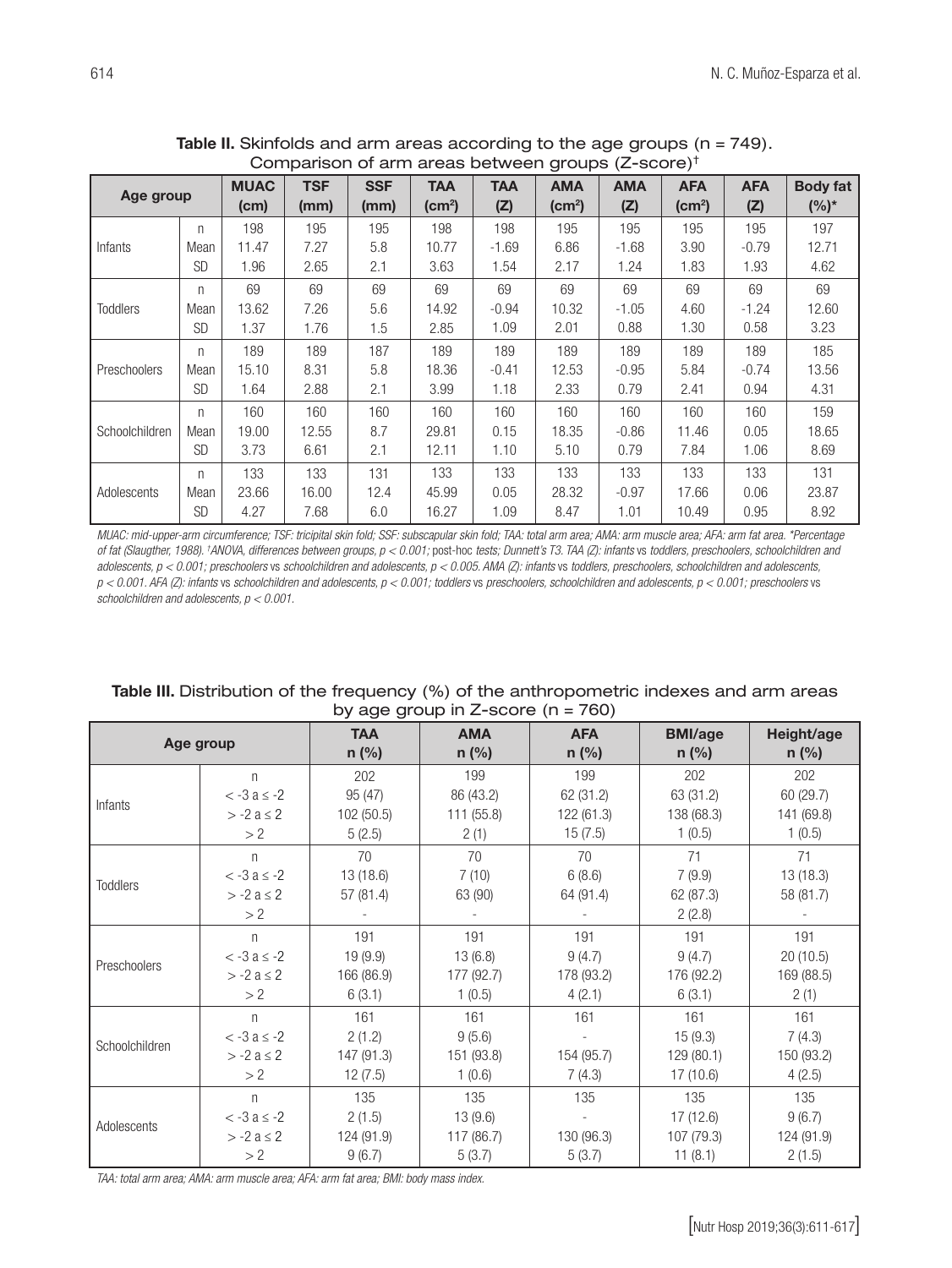#### Table IV. Probability of deficit (OR) in indicators of body composition by age group  $(< -2 Z)$  (n = 760)

| -- లా లా                        |                |                 |         |  |  |  |  |  |  |
|---------------------------------|----------------|-----------------|---------|--|--|--|--|--|--|
| <b>Indicators</b>               | <b>OR</b>      | 95% CI          | p       |  |  |  |  |  |  |
| <b>Total arm area</b>           |                |                 |         |  |  |  |  |  |  |
| Infants vs toddlers             | $\overline{4}$ | $2.01 - 7.55$   | < 0.001 |  |  |  |  |  |  |
| Infants vs preschoolers         | 8              | 4.64-13.9       | < 0.001 |  |  |  |  |  |  |
| Infants vs schoolchildren       | 71             | 17.0-292        | < 0.001 |  |  |  |  |  |  |
| Infants vs adolescents          | 59             | 14.2-245        | < 0.001 |  |  |  |  |  |  |
| Toddlers vs schoolchildren      | 18             | 3.97-82.8       | < 0.001 |  |  |  |  |  |  |
| Toddlers vs adolescents         | 15             | 3.32-69.4       | < 0.001 |  |  |  |  |  |  |
| Preschoolers vs schoolchildren  | 9              | $2.01 - 38.3$   | 0.001   |  |  |  |  |  |  |
| Preschoolers vs adolescents     | 7              | 1.68-32.1       | 0.004   |  |  |  |  |  |  |
| Arm muscular area               |                |                 |         |  |  |  |  |  |  |
| Infants vs preschoolers         | 7              | 2.99-15.70      | < 0.001 |  |  |  |  |  |  |
| Infants vs preschoolers         | 10             | 5.56-19.55      | < 0.001 |  |  |  |  |  |  |
| Infants vs schoolchildren       | 13             | 6.20-26.63      | < 0.001 |  |  |  |  |  |  |
| Infants vs adolescents          | $\overline{7}$ | 3.78-13.50      | < 0.001 |  |  |  |  |  |  |
| Arm fat area                    |                |                 |         |  |  |  |  |  |  |
| Infants vs toddlers             | 5              | 1.98-11.74      | < 0.001 |  |  |  |  |  |  |
| Infants vs preschoolers         | 9              | 4.46-19.34      | < 0.001 |  |  |  |  |  |  |
|                                 | <b>BMI</b>     |                 |         |  |  |  |  |  |  |
| Infants vs toddlers             | 4              | 1.80-9.55       | < 0.001 |  |  |  |  |  |  |
| Infants vs preschoolers         | 9              | 4.41-19.10      | < 0.001 |  |  |  |  |  |  |
| Infants vs schoolchildren       | 4              | $2.40 - 8 - 11$ | < 0.001 |  |  |  |  |  |  |
| Infants vs adolescents          | 3              | 1.75-5.67       | < 0.001 |  |  |  |  |  |  |
| Adolescents vs preschoolers     | 3              | 1.26-6.75       | 0.017   |  |  |  |  |  |  |
|                                 | Height/age     |                 |         |  |  |  |  |  |  |
| Infants vs preschoolers         | 4              | 2.05-6.21       | < 0.001 |  |  |  |  |  |  |
| Infants vs schoolchildren       | 9              | 4.11-21.01      | < 0.001 |  |  |  |  |  |  |
| Infants vs adolescents          | 6              | 2.82-12.41      | < 0.001 |  |  |  |  |  |  |
| Toddlers vs schoolchildren      | 5              | 1.88-12.97      | 0.001   |  |  |  |  |  |  |
| Toddlers vs adolescents         | 3              | 1.27-7.76       | 0.020   |  |  |  |  |  |  |
| Preschoolers vs school children | 3              | 1.06-6.25       | 0.051   |  |  |  |  |  |  |

*BMI: body mass index.*

When performing the linear regression, it was observed that the variability of the BMI is explained in 50% by the TAA, in 47% by the AMA, in 40% by the AFA, and in 46% by the percentage of fat. The variability of the weight/age index is explained in 53% by the TAA, in 51% by the AMA, and in 40% by the percentage of fat. The variability of the weight/height index is explained in 38% by the TAA, in 32% by the AMA, and in 42% by the percentage of fat. It should be noted that between the height/age index and the cephalic circumference, a positive correlation is maintained, where the height/age index predicts 46% of its variability.

Table VI shows the multiple linear regression models; it is observed that in children under 36 months of age, the variability of the BMI is explained in 67% by the AMA, AFA and percentage of fat; 31% of the variability of the cephalic circumference is explained by the AMA, AFA and percentage of fat. Likewise, the variability of the height/age index is explained in 35% by the AMA, AFA and percentage of fat. In patients older than 36 months, BMI variability is explained in 73% by the AFA and AMA; the variability of the height/age index is explained in 27% by the TAA, AMA and percentage of fat.

#### **DISCUSSION**

In the studied pediatric sample in hospitalized patients, it was observed that the prevalence of acute malnutrition (deficit in BMI) and chronic malnutrition (deficit in height/age) was higher in infants than in preschoolers, schoolchildren and adolescents. These findings do not differ from those observed by other researchers (4-6). The probability of deficit in arm areas was significantly higher in children under 24 months (infants and toddlers) than in the other age groups.

The frequency of deficit observed with these indirect anthropometric indicators of the arm coincided with the frequency of malnutrition described above with the anthropometric indexes of BMI and height/ age. It is known that when there is an impairment in nutritional status, the reserves of fat and muscle (reflected in the areas of the arm) are significantly affected, particularly at early ages when growth and development are accelerated and there is greater metabolic activity. Therefore, any moderate or severe nutritional insult has a significant effect on nutritional status and body composition (3,15). These findings corroborate the hypothesis that arm areas are a useful tool in the diagnosis of malnutrition, especially acute malnutrition, regardless of the age group; it is also important to note that with the TAA and AMA, the identification of acute malnutrition increased by 10% points.

Another interesting finding refers to the positive correlations that occurred between the anthropometric indexes and body composition indicators. The correlation between BMI and TAA is noteworthy, since both indicators include fat and muscle mass; also, the correlation between BMI with the AMA and the AFA was observed previously (25,26). Hurtado-López et al. (17) mention that the anthropometry of the arm has a positive correlation with the indicators of body composition and, in turn, with linear growth. Their findings coincide with those observed in this study. As it has been observed, when the pediatric patient is undergoing a nutritional insult, the fat and muscle reserves are affected in the first instance; if the nutritional insult continues, linear growth is affected.

In the hospital setting, the prevalence of malnutrition is high, mainly in intermediate or intensive therapies (3,5,7). It should be noted that in these units of care for critically ill pediatric patients, a complete assessment of the nutritional status of the patient is not usually undertaken, due to the severity of the condition that prevents the patient from moving and/or the lack of adequate equipment to perform the proper anthropometric evaluation. Under these conditions, the evaluation of arm anthropometry is a good option, either as part of a comprehensive evaluation or as a specific alternative way of assessing nutritional status. This suggestion is based on the analysis of the multiple linear regression models, where it was observed that the anthropometric indexes are largely explained by the muscle and fat areas of the arm (16,25).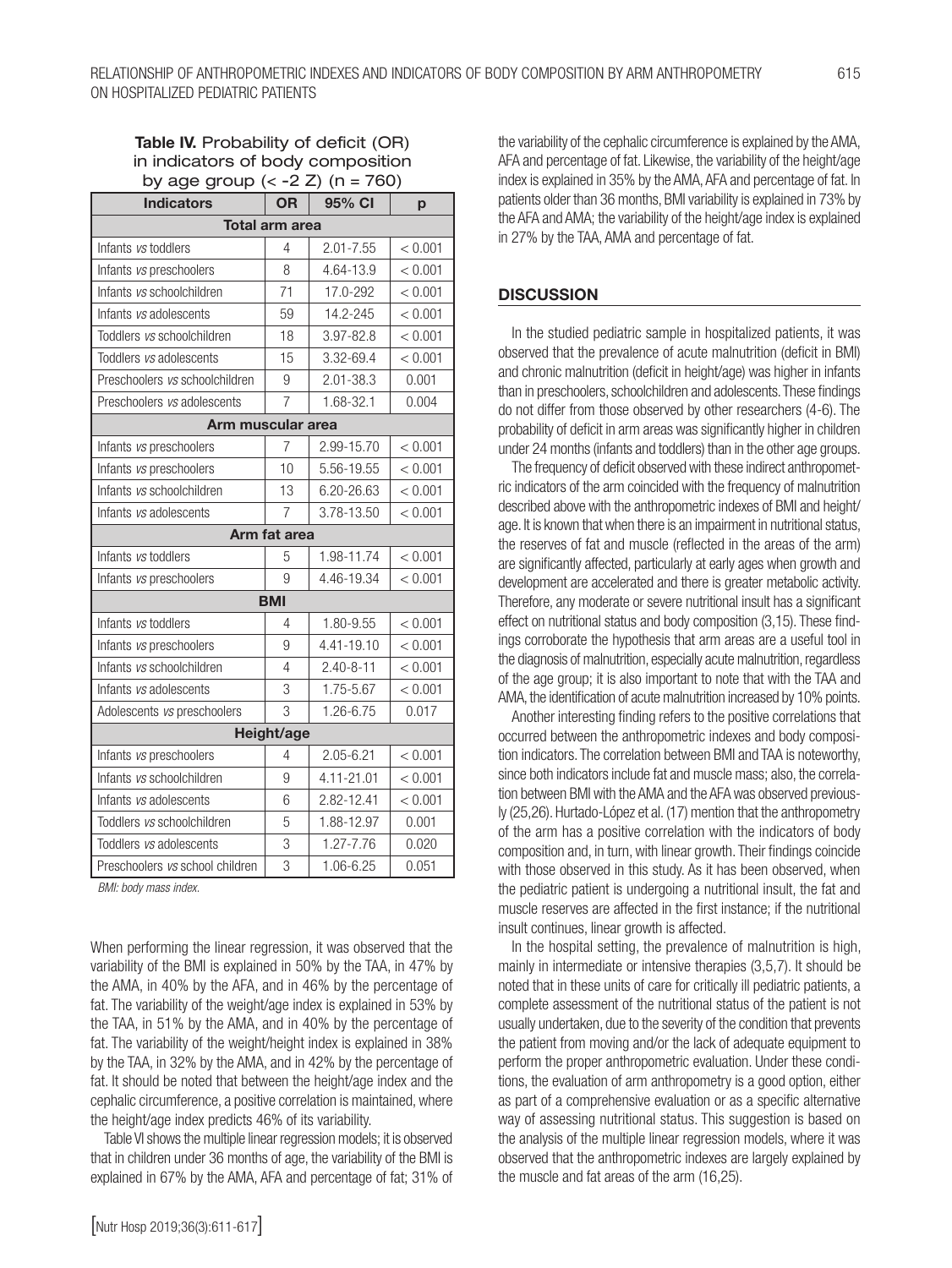#### Table V. Correlation and determination coefficients of Z-scores of indirect arm anthropometric indicators (independent variable) with Z-scores nutritional status and growth indicators (dependent variable) obtained in a sample of hospitalized pediatric patients

| <b>Dependent</b><br>variable | Independent<br>variable | $\mathbf n$ |       | $R^2$ | $\beta$ | p       |
|------------------------------|-------------------------|-------------|-------|-------|---------|---------|
|                              | Total arm area          | 748         | 0.669 | 0.489 | 0.477   | < 0.001 |
| BMI                          | Arm fat area            | 753         | 0.657 | 0.432 | 0.453   | < 0.001 |
|                              | Arm muscle area         | 753         | 0.567 | 0.432 | 0.453   | < 0.001 |
|                              | Total arm area          | 408         | 0.594 | 0.353 | 0.528   | < 0.001 |
| Weight for height            | Arm fat area            | 409         | 0.521 | 0.271 | 0.469   | < 0.001 |
|                              | Arm muscle area         | 409         | 0.522 | 0.305 | 0.670   | < 0.001 |
|                              | Total arm area          | 568         | 0.698 | 0.473 | 0.721   | < 0.001 |
| Weight for age               | Arm fat area            | 567         | 0.566 | 0.320 | 0.625   | < 0.001 |
|                              | Arm muscle area         | 569         | 0.683 | 0.466 | 1.042   | < 0.001 |
|                              | Total arm area          | 733         | 0.507 | 0.257 | 0.441   | < 0.001 |
| Height for age               | Arm fat area            | 734         | 0.410 | 0.168 | 0.377   | < 0.001 |
|                              | Arm muscle area         | 735         | 0.518 | 0.269 | 0.639   | < 0.001 |
| Cephalic                     | Total arm area          | 308         | 0.469 | 0.220 | 0.467   | < 0.001 |
| circumference for            | Arm fat area            | 312         | 0.348 | 0.121 | 0.345   | < 0.001 |
| age                          | Arm muscle area         | 312         | 0.515 | 0.265 | 0.690   | < 0.001 |

*BMI: body mass index.*

#### Table VI. Multiple Linear Regression Models\*. Relationship between indirect anthropometric indicators (Z-score) and percentage of body fat† with direct indicators (Z score) (n = 749)

| <b>Dependent</b><br>variable | Independent<br>variable | $\mathsf{n}$ | <b>Mean</b>      | <b>SD</b> | r     | $R^2$ | p       |  |  |
|------------------------------|-------------------------|--------------|------------------|-----------|-------|-------|---------|--|--|
| $<$ 36 months                |                         |              |                  |           |       |       |         |  |  |
|                              | <b>AMA</b>              |              | $-1.40$          | 1.18      |       |       |         |  |  |
| <b>BMI</b>                   | AFA                     | 330          | $-0.98$          | 1.60      | 0.821 | 0.674 | < 0.001 |  |  |
|                              | % body fat              |              | 12.6             | 4.27      |       |       |         |  |  |
|                              | AMA                     |              | $-1.41$          | 1.20      |       |       |         |  |  |
| Cephalic C                   | AFA                     | 311          | $-0.99$          | 1.63      | 0.556 | 0.309 | 0.001   |  |  |
|                              | % body fat              |              | 12.6             | 2.28      |       |       |         |  |  |
|                              | AMA                     |              | $-1.40$          | 1.18      |       |       |         |  |  |
| Height/age                   | AFA                     | 330          | $-0.98$          | 1.60      | 0.591 | 0.349 | 0.010   |  |  |
|                              | % body fat              |              | 12.6             | 4.27      |       |       |         |  |  |
|                              |                         |              | $\geq$ 36 months |           |       |       |         |  |  |
| <b>BMI</b>                   | AFA                     | 425          | $-0.09$          | 1.24      |       |       |         |  |  |
|                              | <b>AMA</b>              |              | $-0.91$          | 0.97      | 0.852 | 0.726 | < 0.001 |  |  |
|                              | <b>TAA</b>              |              | 0.02             | 1.35      |       |       |         |  |  |
| Height/age                   | <b>AMA</b>              | 425          | $-0.90$          | 0.96      | 0.521 | 0.271 | < 0.001 |  |  |
|                              | % body fat              |              | 19.2             | 9.1       |       |       |         |  |  |
| <b>Total population</b>      |                         |              |                  |           |       |       |         |  |  |
|                              | AMA                     |              | $-1.13$          | 1.09      |       |       |         |  |  |
| <b>BMI</b>                   | AFA                     | 748          | $-0.47$          | 1.48      | 0.822 | 0.676 | < 0.001 |  |  |
|                              | % body fat              |              | 16.3             | 8.04      |       |       |         |  |  |
|                              | AMA                     |              | $-1.13$          | 1.09      |       |       |         |  |  |
| Height/age                   | AFA                     | 748          | $-0.47$          | 1.48      | 0.582 | 0.339 | < 0.001 |  |  |

*TAA: total arm area; AMA: arm muscle area; AFA: arm fat area; Cephalic C: cephalic circumference; BMI: body mass index. \*Stepwise method. † Estimated fat percentage with Slaughter's equation (1988).*